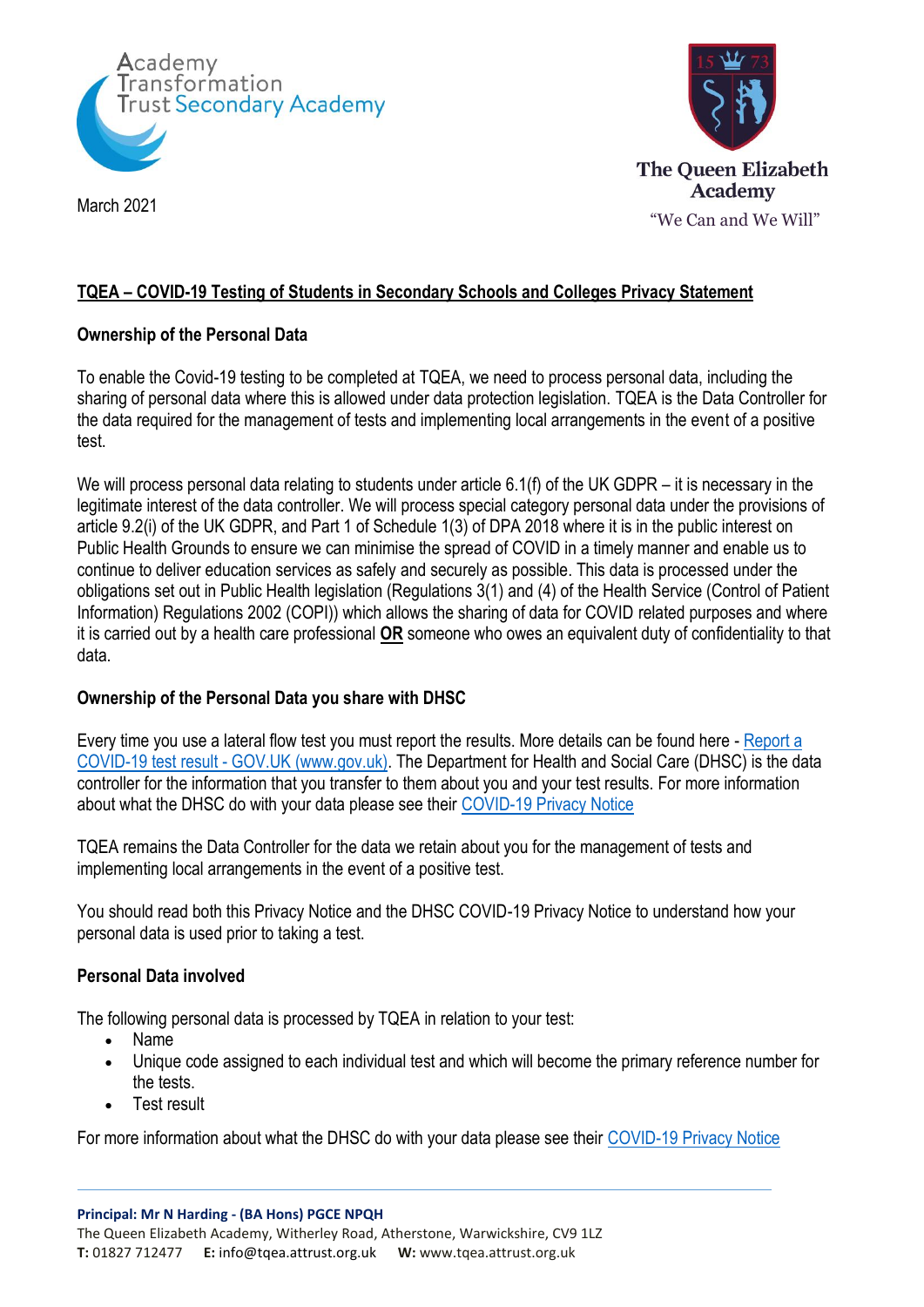## **How we store your personal information**

TQEA will maintain a test kit log which will record against your name details of the testing kit which has been provided to you. TQEA may also record Personal Data about you in its internal COVID-19 test register TQEA's COVID-19 test register will not be shared with DHSC). This information will only be stored securely on locally managed systems with appropriate access controls in TQEA and will only be accessible to personnel involved in the management of tests and implementing local arrangements in the event of a positive test.

TQEA will retain its test kit log and COVID-19 test register for a period of twelve (12) months from the date of the last entries made by TQEA into them.

For more information about what the DHSC do with your data please see their [COVID-19 Privacy Notice](https://www.gov.uk/government/publications/coronavirus-covid-19-testing-privacy-information)

## **Processing of Personal Data Relating to Positive test results**

We will use this information to enact our own COVID isolation and control processes without telling anyone who it is that has received the positive test.

For more information about what the DHSC do with your data please see their [COVID-19 Privacy Notice](https://www.gov.uk/government/publications/coronavirus-covid-19-testing-privacy-information)

This information will be kept by the TQEA for a period of twelve (12) months and by the NHS for eight (8) years.

## **Processing of Personal Data Relating to Negative and Void test results**

We will record a negative and void result for the purpose of stock controls of tests and general performance of the testing process.

# **Data Sharing Partners**

The personal data associated with test results will be shared with

- DHSC, NHS, PHE to ensure that they can undertake the necessary Test and Trace activities and to conduct research and compile statistical information about Coronavirus.
- Your GP the NHS may share the information you provide with your GP to maintain your medical records and to offer support and guidance as necessary. Any data you provide to TQEA will not be shared with your GP.
- Local Government to undertake local public health duties and to record and analyse local spreads.

Personal Data in the TQEA's test kit log will be shared with DHSC to identify which test kit has been given to which individual in the event of a product recall. TQEA will not share its internal COVID-19 results register with DHSC.

#### **Your Rights**

Under data protection law, you have rights including:

- **Your right of access** You have the right to ask us for copies of your personal information.
- **Your right to rectification** You have the right to ask us to rectify personal information you think is inaccurate. You also have the right to ask us to complete information you think is incomplete.
- **Your right to erasure** You have the right to ask us to erase your personal information in certain circumstances.
- **Your right to restriction of processing** You have the right to ask us to restrict the processing of your personal information in certain circumstances.